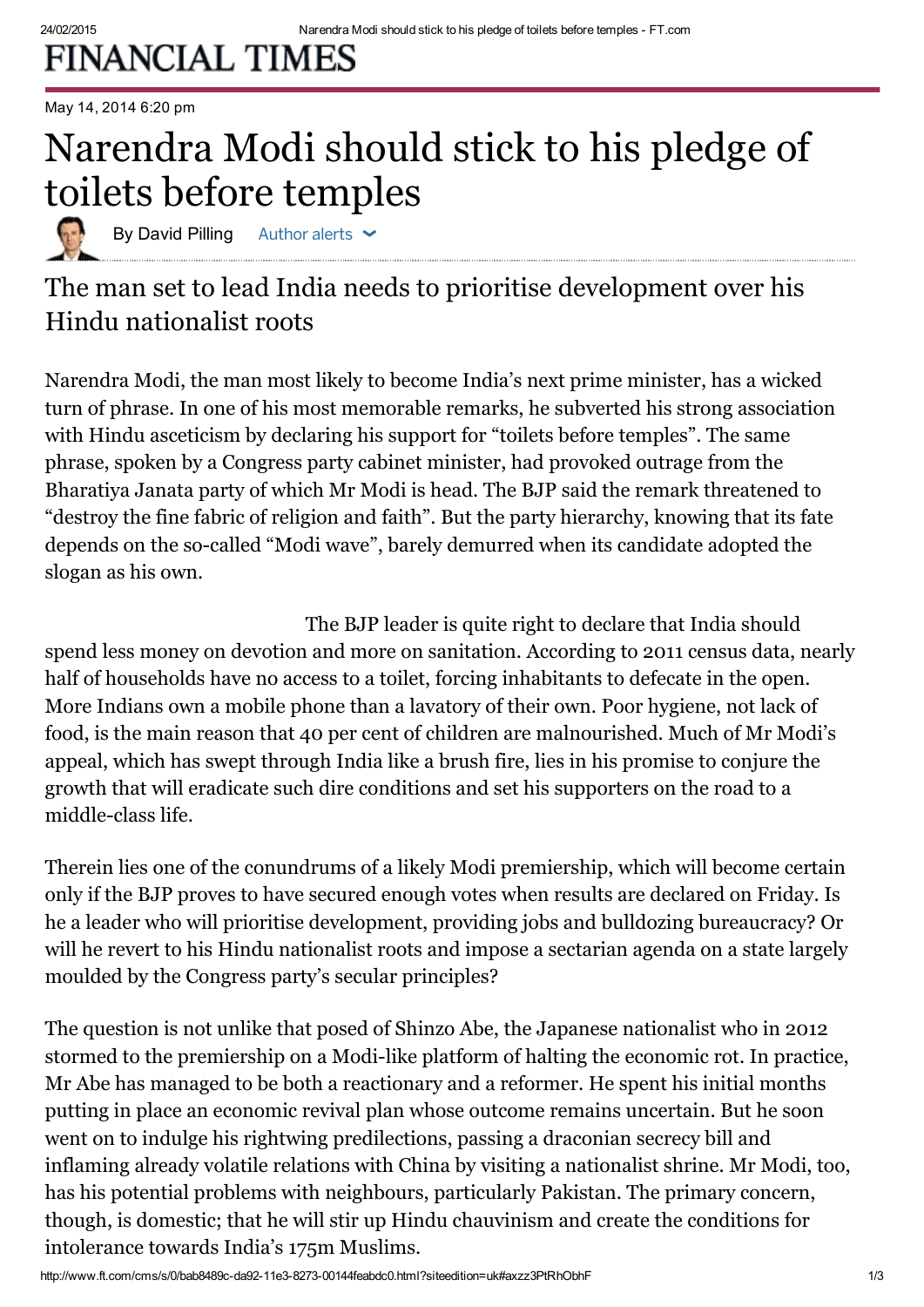Fears about Mr Modi, a celibate who abandoned his wife to pursue religious devotion, are based not only on revenge killings in Gujarat in 2002 when, as the state's chief minister, he was accused of standing by while more than 1,000 people, mostly Muslims, died. More fundamentally, many liberal Indians worry about his links with the Rashtriya Swayamsevak Sangh, an organisation with its roots in a paramilitary group dedicated to the cause of Hindu nationalism. The BJP manifesto contains a pledge to protect the cow, considered holy by Hindus but eaten by some Muslims. It also seeks to rebuild the temple to the Hindu god Ram on the site of the Babri Masjid mosque in Uttar Pradesh. The mosque was torn down in 1992 amid much bloodshed by Hindus who believed it was erected on the site of Ram's birthplace by Mughal invaders in the 16th century.

The hope, shared by most of the pro-Modi business elite, is that Mr Modi will listen to his better angels. A common refrain is that he has matured. Gujarat has been peaceful, and increasingly prosperous, since 2002. Another is that India, with its independent institutions and federalist system, can never fall under the sway of one man. Mr Modi may be, in the words of one of his admirers, "a one-man army"; it is his decisiveness that some find so compelling. But there is faith that, as one pundit puts it, "you cannot run a dictatorship in this country".

The comparison with Mr Abe takes us only so far. A second aspect of Mr Modi's electoral appeal more closely resembles that of Thaksin Shinawatra, another firebrand who rode to power on a wave of political and economic frustration. Mr Thaksin, now in self-exile after being ousted in a coup, was elected Thai prime minister in 2001. His main support base was in the poorer, rural, northeast where people felt ignored by the Bangkok elite.

Mr Modi, too, claims to speak for the marginalised against a corrupt and self-serving urban elite. He trades on his lower-middle-class status as the son of a tea-stall owner. Unlike previous BJP leaders, he is not from the upper Brahmin caste. He mocks Rahul Gandhi, Congress party leader, as a [shahzada,](http://www.hindustantimes.com/india-news/allaboutnarendramodi/narendra-modi-keeps-up-attack-on-shahzada/article1-1140691.aspx) or princeling. For many, a Modi victory would be a torpedoing of the Nehru-Gandhi dynasty, whose patrician grip on post-independence India the author William [Dalrymple](http://www.newstatesman.com/politics/2014/05/narendra-modi-man-masses) calls "sexually transmitted democracy".

Mr Modi has stirred the pent-up yearnings of millions who have glimpsed India's economic awakening from afar. He has also encouraged those who long for the birth of an identity politics based on a narrow definition of Hinduism. The former is to be welcomed. The latter decidedly not. Mr Modi should stick to toilets – and leave temples to the priests.

[david.pilling@ft.com](mailto:david.pilling@ft.com) Twitter: [@davidpilling](https://twitter.com/davidpilling)

RELATED TOPICS [Indian Politics,](http://www.ft.com/topics/themes/Indian_Politics) [Indian Society](http://www.ft.com/topics/themes/Indian_Society)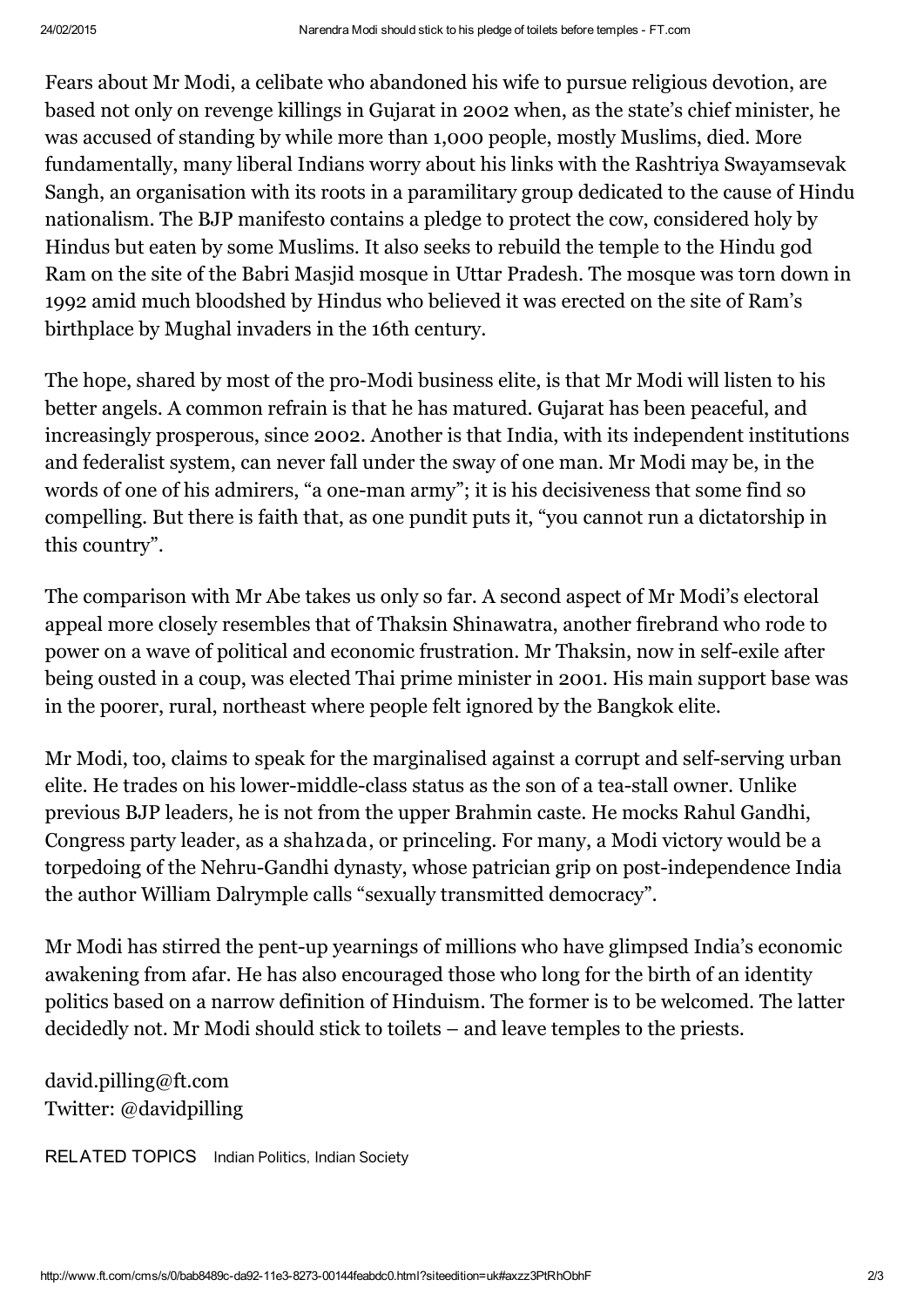Printed from: http://www.ft.com/cms/s/0/bab8489c-da92-11e3-8273-00144feabdc0.html

Print a single copy of this article for personal use. [Contact](http://www.ft.com/servicestools/help/contactus) us if you wish to print more to distribute to others.

© THE FINANCIAL TIMES LTD 2015 FT and 'Financial Times' are trademarks of The Financial Times Ltd.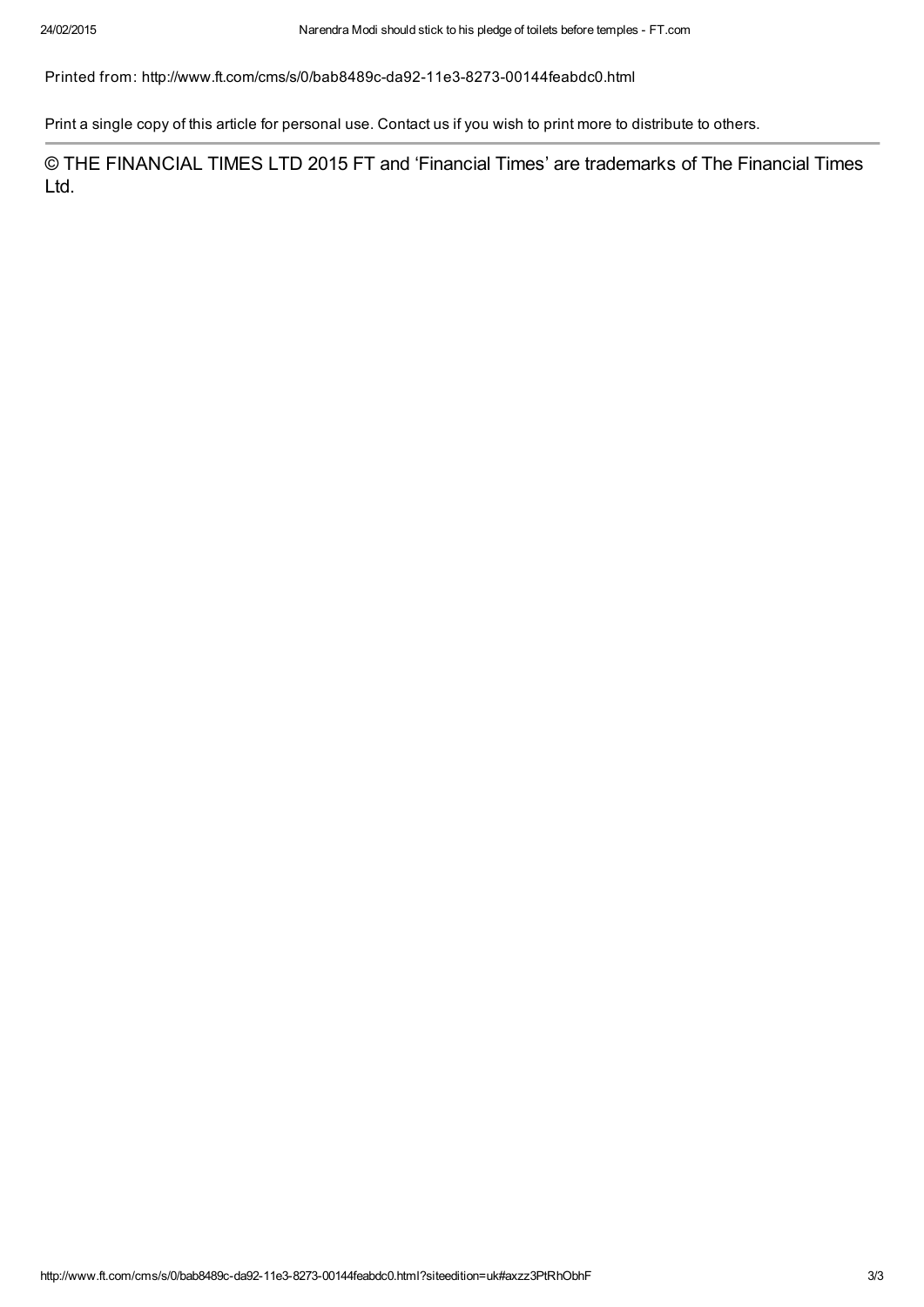# **FINANCIAL TIMES**

May 7, 2014 4:15 pm

# India's Congress party has done itself out of a job

By David Pilling Author alerts  $\sim$ 

Indians are no longer satisfied with the schemes and handouts on which it has increasingly relied



 $\mathbf{F}$  or the Congress party, which has ruled over independent [India](http://www.ft.com/world/asia-pacific/india) for 54 of the past 67 years, the only thing in doubt about this general election is the scale of its defeat. Af years, the only thing in doubt about this general [election](http://elections.ft.com/india/general-election-2014/) is the scale of its defeat. After a decade of the increasingly feeble leadership of Manmohan Singh, the country's 815m-strong electorate is in fierce anti-incumbency mood.

Voters are rejecting not only the past 10 years. There is a more fundamental backlash against the Delhi-centric politics of paternalism represented by the family-run business otherwise known as the Congress party. [Narendra](http://www.ft.com/topics/people/Narendra_Modi) Modi, leader of the Hindu nationalist Bharatiya Janata party, is non-metropolitan, non-elite and – the son of a Gujarati tea seller – decidedly not a member of the Nehru-Gandhi dynasty. It would be hard to dream up anyone better placed to cash in politically on public disillusion.

The most common explanation for Congress's impending implosion is that it has done a lousy job. Under its watch, India's growth story has come off the rails. The rate of expansion has halved, something that cannot be said for the rate of corruption. Investment has stalled. Confidence has been sapped. In his second term, Mr Singh has been little more than a seat-warmer for Rahul Gandhi, the not-so-great great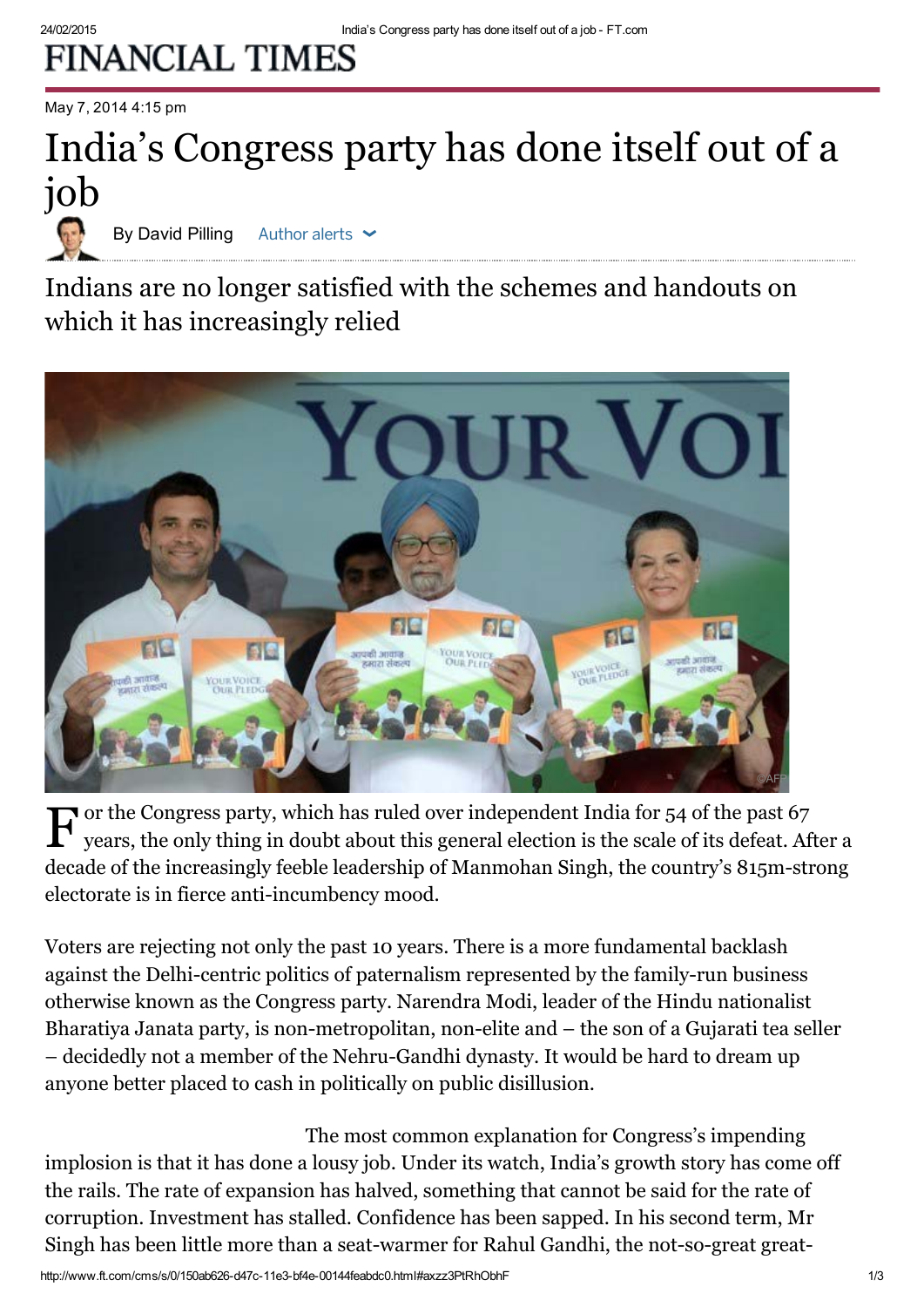grandson of Jawaharlal Nehru. There is some truth to this narrative. But there is another, counter-intuitive, explanation that sheds a different light on the state of modern India. This is that Congress, by making progress in its mission to eradicate poverty, has done itself out of a job.

It was Congress that in 1991 ditched its Nehruvian socialism and, forced on by crisis, unleashed India's caged growth potential through market reforms. The BJP, which ran things from 1998 to 2004, built on that record by overseeing further economic expansion. Growth in the past decade under Congress has averaged 7.7 per cent, nothing to sneeze at. But, inconveniently, the rate has dipped below 5 per cent in the run-up to this [election](http://www.ft.com/intl/indepth/india-elections) year. "We gave you eight good years and two lean years," is how one senior government official puts it. That has been enough to more than double per capita income, which is now higher than \$4,000 on a purchasing power basis, according to the International Monetary Fund.

India in 2014, in other words, is not the same country it was in 2004. Congress's undoing is that it has failed to recognise this. It has instituted socially laudable right-to-work and rightto-food programmes. But such schemes are costly and prone to rampant theft. By putting a strain on the Treasury, they have contributed to persistent inflation. That in turn has forced the central bank to raise interest rates, slowing growth.

Worse, from an electoral – if not a humanitarian – standpoint the desperately poor are a shrinking constituency. If we take the government's estimate of 22 per cent living in poverty, that means 935m Indians have escaped misery and are looking for something better. They have graduated from what Rajiv Kumar of the Centre for Policy Research calls the "petitioning" class to the "aspirational" one.

Even those who have not yet clawed their way on to the bottom rung of the aspirational ladder have seen what it looks like, courtesy of the satellite television

Most Indians are no longer satisfied with the make-work schemes or food handouts in which Congress has increasingly specialised. Many have caught the whiff of a better life. Now they want jobs and opportunity. Even those who have not yet clawed their way on to the bottom rung of the aspirational ladder have seen what it looks like, courtesy of the satellite television channels that beam images of a middle-class life into even the most benighted corners of the country. India's villages are not what they once were. The bullock cart has given way to the motorbike; the dirt road to tarmac.

Mr Kumar says [Congress](http://blogs.ft.com/beyond-brics/2014/05/07/india-elections-four-grim-challenges-for-a-demoralised-congress/) is stuck in a time warp. It is addressing the needs of what novelist Aravind Adiga called "the Darkness" of rural India. "But the whole notion of the legions outside the gates; that India has gone," says Mr Kumar, with perhaps only slight exaggeration.

India is also undergoing a demographic transformation. An astonishing half of its 1.2bn people are below 26. In this election, results of which are due next week, 70m young voters are casting their ballot for the first time. They have no memory of the pre-1991 "Hindu rate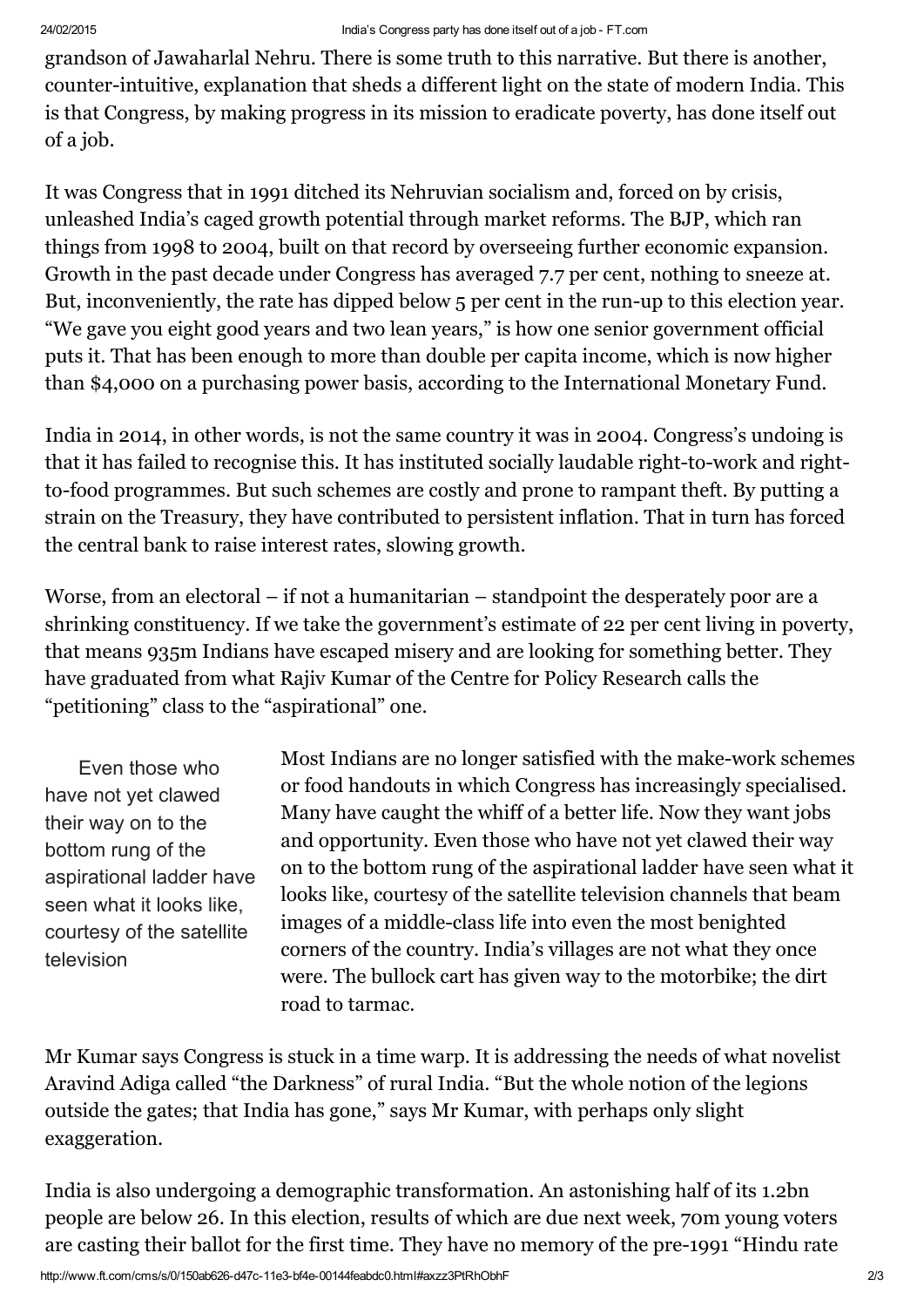of growth". They know only an economy, that albeit haltingly and unevenly, offers the prospect of a gradually better life.

Sanjaya Baru, who has written an insider's account of Mr Singh's first term, argues that Congress has been too defensive about its record. Party bigwigs have put the blame for what has gone wrong on Mr Singh, while presenting Mr Gandhi, scion of the Nehru-Gandhi dynasty, as an improbable source of change. That is precisely the wrong message for a country that has outgrown feudal patronage. Mr Modi, who hails from outside the system, comes across as a far more plausible change agent.

The India that Congress is talking to is fast vanishing. It has failed to understand the magnitude of the social and economic changes it has helped create. Therein lies its downfall.

[david.pilling@ft.com](mailto:david.pilling@ft.com)

RELATED TOPICS [Indian Politics,](http://www.ft.com/topics/themes/Indian_Politics) [Indian Society](http://www.ft.com/topics/themes/Indian_Society)

Printed from: http://www.ft.com/cms/s/0/150ab626-d47c-11e3-bf4e-00144feabdc0.html

Print a single copy of this article for personal use. [Contact](http://www.ft.com/servicestools/help/contactus) us if you wish to print more to distribute to others.

© THE FINANCIAL TIMES LTD 2015 FT and 'Financial Times' are trademarks of The Financial Times Ltd.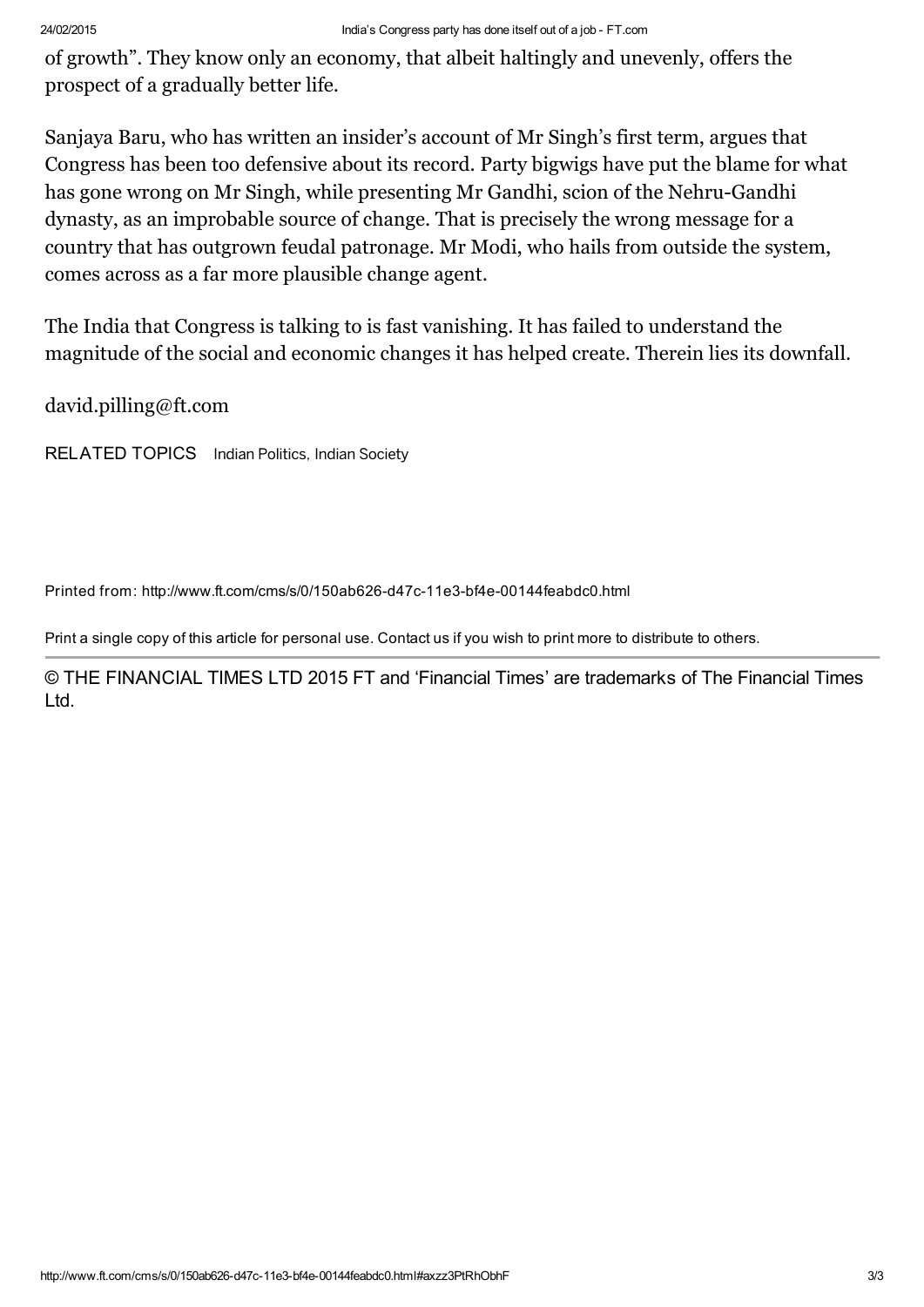**ACH Fraud:** Is Your Organization Protected?

## **FINANCIAL TIMES**

Learn the crucial preventative steps every finance department must take now



GLOBAL INSIGHT April 8, 2014 9:40 am

## Modi personality cult dominates India election

By Amy Kazmin in New Delhi Author alerts  $\sim$ 

## Opposition leader being sold as solution to country's ills



I n India's capital – Delhi, [Narendra](http://www.ft.com/intl/cms/s/0/aa8e1a6e-be1d-11e3-961f-00144feabdc0.html?siteedition=intl) Modi is everywhere. His brooding face looms from billboards, bus-shelters, metro trains – and paid ads on newspaper front pages. On radio ads, his deep voice growls: "I swear by this soil, I will not let this country sink into oblivion." Television news channels carry live feeds of his rallies.

With [parliamentary](http://www.ft.com/intl/indepth/india-elections) elections under way, the implied

message of the bombardment is to contrast the vigour and drive of Mr Modi – prime ministerial aspirant of the Hindu nationalist Bharatiya Janata Party – with the Congress' reticent, indecisive incumbent Manmohan Singh.

Yet not since the days of Indira Gandhi – whose landslide 1971 election was followed by her 1975 suspension of democratic freedoms during the Emergency – has India seen such a personality cult created around a single national leader.

"If you look at all the symbolism of brand Modi, it's about him as a personality – a decisive personality that has so much force that it is going to break the incapacity of the last 10 years," says Dheeraj Sinha, chief strategy officer for South Asia for Grey, the advertising agency.

Back in the 1970s, Mrs Gandhi, daughter of India's first post-independence prime minister Jawaharlal Nehru, was depicted as a national saviour, compared admiringly by a political rival to Durga, a powerful Hindu Goddess.

Her sycophants later coined the slogan, "Indira is India, and India is Indira." Little wonder, perhaps, that Mrs Gandhi grew highly autocratic and purged her Congress party of any internal dissenters – damage that many analysts say still haunts the ruling party.

Today, it is Mr Modi, the [three-term](http://www.ft.com/intl/cms/s/2/84693cf0-512c-11e3-9651-00144feabdc0.html#axzz2yHNpzhkp) Gujarat chief minister and darling of rightwing Hindu nationalists, who is being deified by a campaign aggressively promoting him as the sole solution to the ills of contemporary India – including inflation, corruption and lack of jobs.

With its catchy Hindi slogan Abki Baar, Modi Sarkaar (this time Modi government) the campaign is using every opportunity – from old media to social media – to project Mr Modi as the virtually divine answer to India's prayers.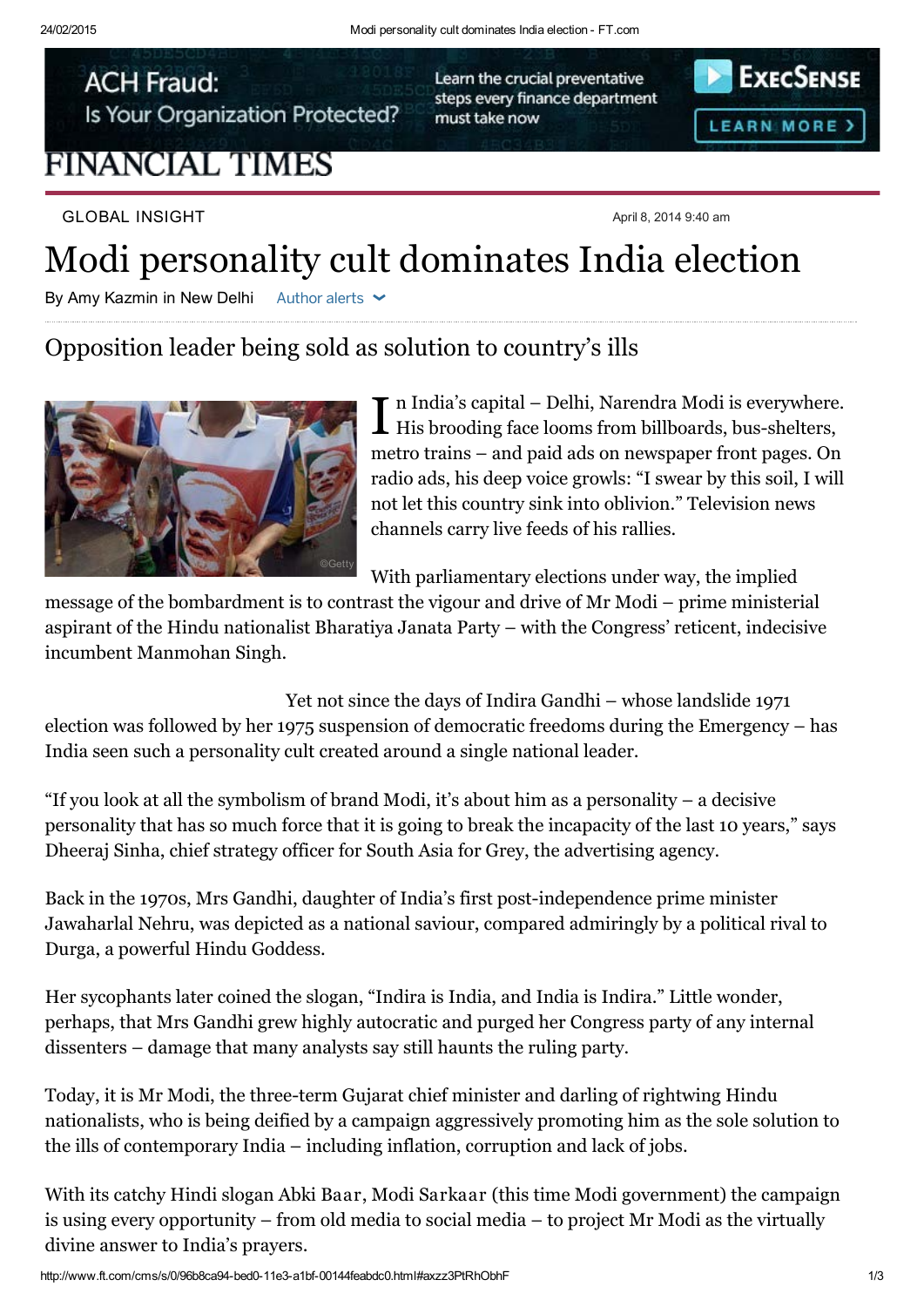Last month saw the release of Bal Narendra, a comic book depiction of Mr Modi's childhood. Patterned after the popular comic book series Amar Chitra Katha – which retells traditional Indian myths, Bal Narendra offers early evidence of the BJP candidate's ostensibly innate leadership qualities and administrative prowess.

Stories told include his swim through a crocodile-infested lake (bravery); his freeing of a pigeon entangled in kite-string (compassion); helping his parents with their work (duty), using spending money for a carnival to set up a tea-stall to raise money for flood victims (entrepreneurship; social service.)

Mr Modi's media managers – who answer directly to him rather than the wider BJP leadership – also organised a slightly more grown-up version of the comic book: a fawning [biography](http://blogs.ft.com/beyond-brics/2014/04/01/india-elections-narendra-modis-mystery-biographer/) by a littleknown British writer, with limited experience of India.

The campaign is not without controversy. The BJP was forced to publicly disassociate itself from the slogan "Har, Har Modi," (Hail, Hail Modi) – which his supporters derived from a religious chant normally used to pay homage to Lord Shiva, one of the most powerful Hindu deities.

In the sacred pilgrimage town of Varanasi – one of two handpicked constituencies for Mr Modi's maiden Parliamentary bid, traditionalists were also offended when party workers changed a paean to Durga – replacing the Goddess's name with Modi – and used it as a slogan on campaign material.

Analysts also say the projection of Mr Modi as white knight-in-waiting – at the expense of the broader BJP leadership – is an ironic turn for a party that is traditionally more internally democratic than its rival [Congress](http://www.ft.com/intl/cms/s/0/edbc1ece-bbbd-11e3-a31c-00144feabdc0.html?siteedition=intl#slide0) that it has long criticised for its fetish with the Gandhi family – the party's so-called "high command".

"Congress has been blamed all these years that they have promoted a family or personality cult," says sociologist Dipankar Gupta. "But Modi has done what Indira did to the Congress. The organisational strength of the BJP has been vastly undermined."

Swapan Das Gupta, a conservative political commentator, downplays Modi's dominance in the electoral discourse and BJP structure, saying India's current polls evolved into a "presidential-style election" due to the glaring leadership vacuum in New Delhi.

But Mr Sinha said Mr Modi's personality cult does pose risks for a new administration. "In a government, you don't just need one leader – you need multiple leaders," he says. "If he looks at himself as much bigger than everyone around him, his delivery might suffer."

RELATED TOPICS [Indian Politics](http://www.ft.com/topics/themes/Indian_Politics)

Printed from: http://www.ft.com/cms/s/0/96b8ca94-bed0-11e3-a1bf-00144feabdc0.html

Print a single copy of this article for personal use. [Contact](http://www.ft.com/servicestools/help/contactus) us if you wish to print more to distribute to others.

© THE FINANCIAL TIMES LTD 2015 FT and 'Financial Times' are trademarks of The Financial Times Ltd.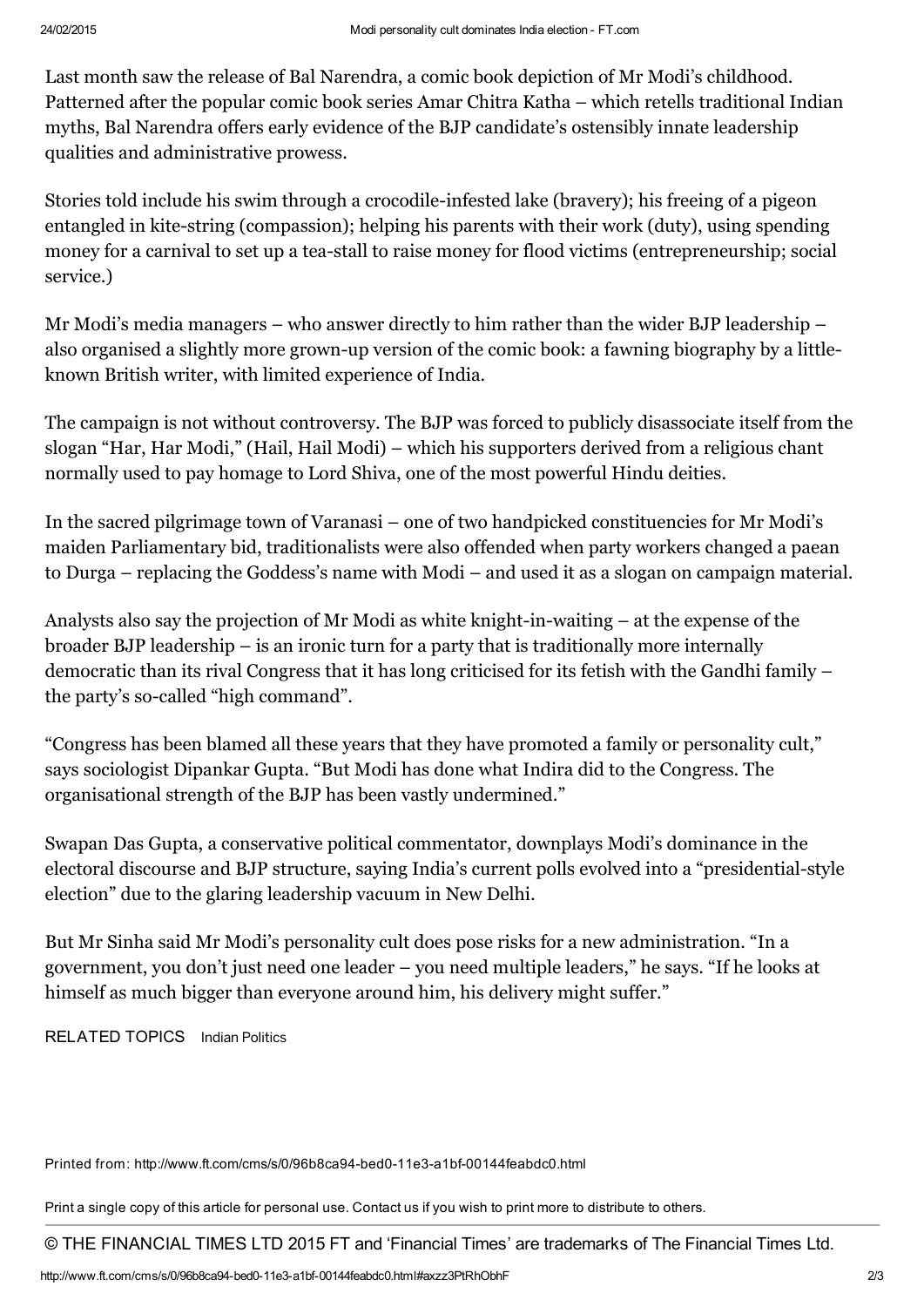## **FINANCIAL TIMES**

March 19, 2014 1:47 pm

## A vote for Modi could make India more Chinese

By David Pilling Author alerts

The election frontrunner is more about making the economic pie bigger than slicing it up fairly



China's ability to get things done has long caused many Indians to marvel. Whether the planners in Beijing are overseeing the biggest rural-urban migration in human history  $\blacktriangle$  hina's ability to get things done has long caused many Indians to marvel. Whether the or building the world's longest high-speed rail network faster than you can say "tickets please", there is a sense of purpose to everything they do. [India](http://www.ft.com/india) – democratic, federal, chaotic – has never been able to pull off anything like that speed of execution.

For years, Indians have hoped that their virtues will win out in the end. Their country may plod, goes the narrative, but it plods in the right direction. [China'](http://www.ft.com/world/asia-pacific/china)s authoritarian system, which operates without the constraints of electors, independent courts or a free press, can dash off in any direction. It is capable of engineering 10 per cent growth year after year (though even that miracle has recently run out of road). Equally, it can produce the disaster of the cultural revolution and may yet conjure an economic catastrophe – say an explosion of the property sector or an implosion of shadow banking. China has only a gas pedal.

But what if Indians voted to become more like China? That is one plausible interpretation of the seemingly decisive swing in electoral support towards [Narendra](http://www.ft.com/topics/people/Narendra_Modi) Modi, Gujarat's chief minister and a prime ministerial candidate with Chinese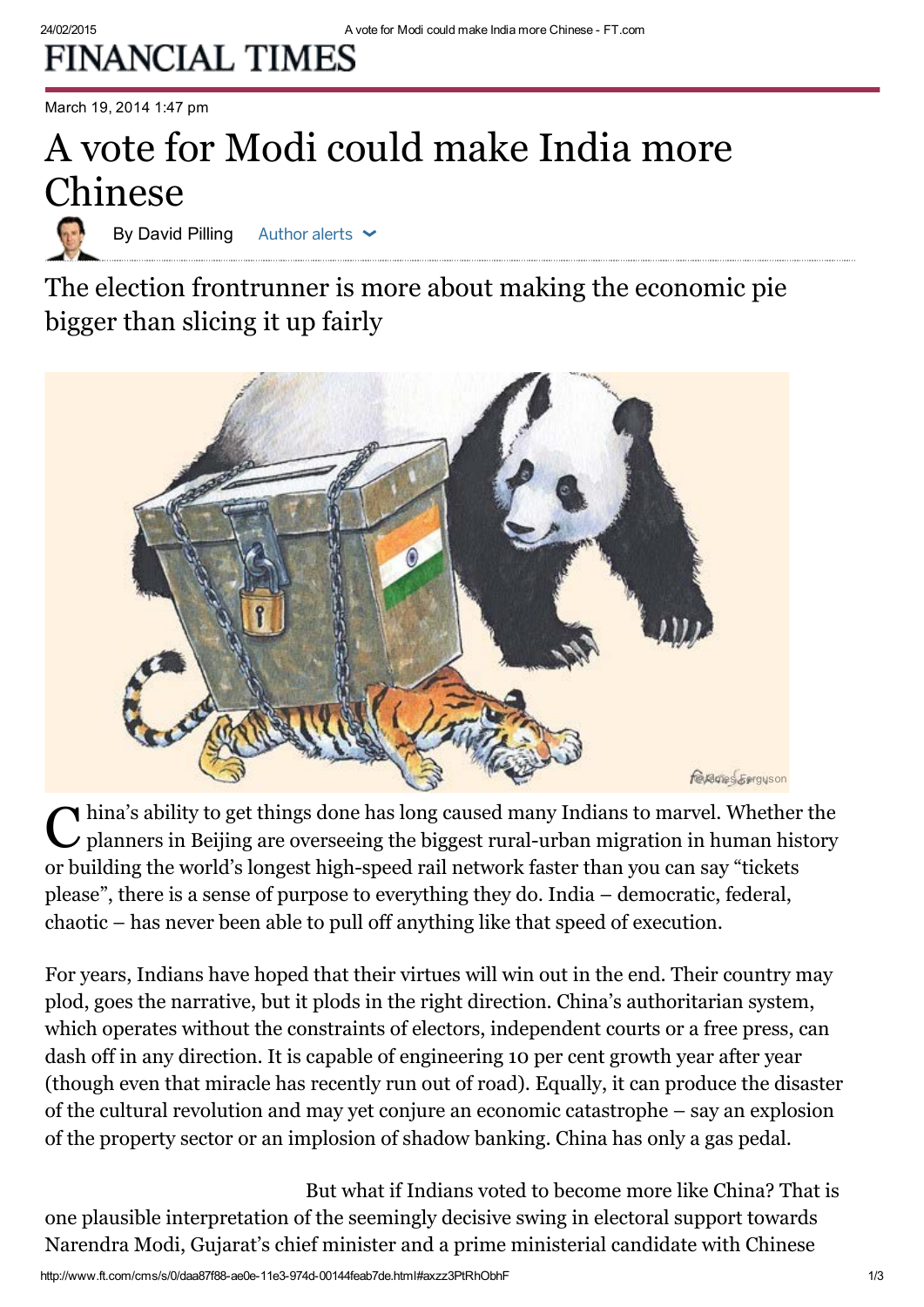characteristics. If nothing else, Mr Modi, whose leadership style brooks little opposition, has a reputation for getting things done. His supporters, including most of the country's business leaders, who have flocked to Gujarat to pay homage, praise his decisiveness and hatred of red tape. In 2008 Ratan Tata, whose plan to build the Nano mini-car in West Bengal fell foul of local politics, came to him with a proposal to switch the factory to [Gujarat](http://www.ft.com/cms/s/0/c3edd1f0-4054-11e1-9bce-00144feab49a.html). Mr Modi nodded – and it was done. Modinomics is the triumph of implementation over prevarication.

The parallels with a Chinese-style leadership should not be overdone. But there is at least one other way in which a Modi administration might resemble a Chinese-style approach. Like Deng Xiaoping, who departed from Communist ideology with his pragmatic entreaty to "let some people get rich first", Mr Modi is more about making the economic pie bigger than slicing it up fairly.

Critics of Manmohan Singh's Congress administration, which in its second five-year term has watched helplessly as the growth rate has slid below 5 per cent, say it has prioritised redistribution over expansion. Its profligacy on subsidies and social programmes, charge detractors, has obliged the central bank to tighten monetary policy, thereby choking growth.

Sadly for Congress, its redistributive policies are seen to have failed even by those who are supposed to have benefited. A recent Pew Research Center survey, which polled almost 2,500 people across the country, found that rich and poor Indians, educated and noneducated, urban and rural, want a switch to Mr Modi's Hindu nationalist Bharatiya Janata party by a hefty majority. Fully seven in 10 are [dissatisfied](http://www.ft.com/cms/s/0/7b8e6f44-ace2-11e3-af3e-00144feab7de.html) with the way things are going, and 63 per cent favour a BJP administration over a Congress one. No fewer than 78 per cent have a favourable view of Mr Modi, with just 16 per cent disapproving.

What do people expect from him? Asked which party would do a better job helping the poor, 54 per cent had faith in the BJP, with only 21 per cent selecting Congress. That is surprising given that Congress has funded a food-guarantee programme covering almost two-thirds of the population and a rural employment guarantee scheme ensuring 100 days of subsidised work per household. Similarly, asked which party would be better at controlling price rises, another crucial concern for poor people, the tally was 55 per cent in favour of Mr Modi's BJP against 17 per cent for Congress.

Since faster growth was unleashed with the reforms of 1991, which dismantled the red-tape restrictions of the licence Raj,

Part of Mr Modi's attraction is that, by sheer force of will, he may be able to override some of the checks and balances of Indian democracy and introduce some of the clearheadness of growth-driven **China** 

hundreds of millions of Indians have done better. But hundreds of millions more have been left behind. The crucial point, though, says Jagdish Bhagwati, a prominent Indian economist at Columbia University, is that those 20 years have demonstrated poverty to be a "removable condition". Indians have undergone what he calls a "revolution of perceived possibilities".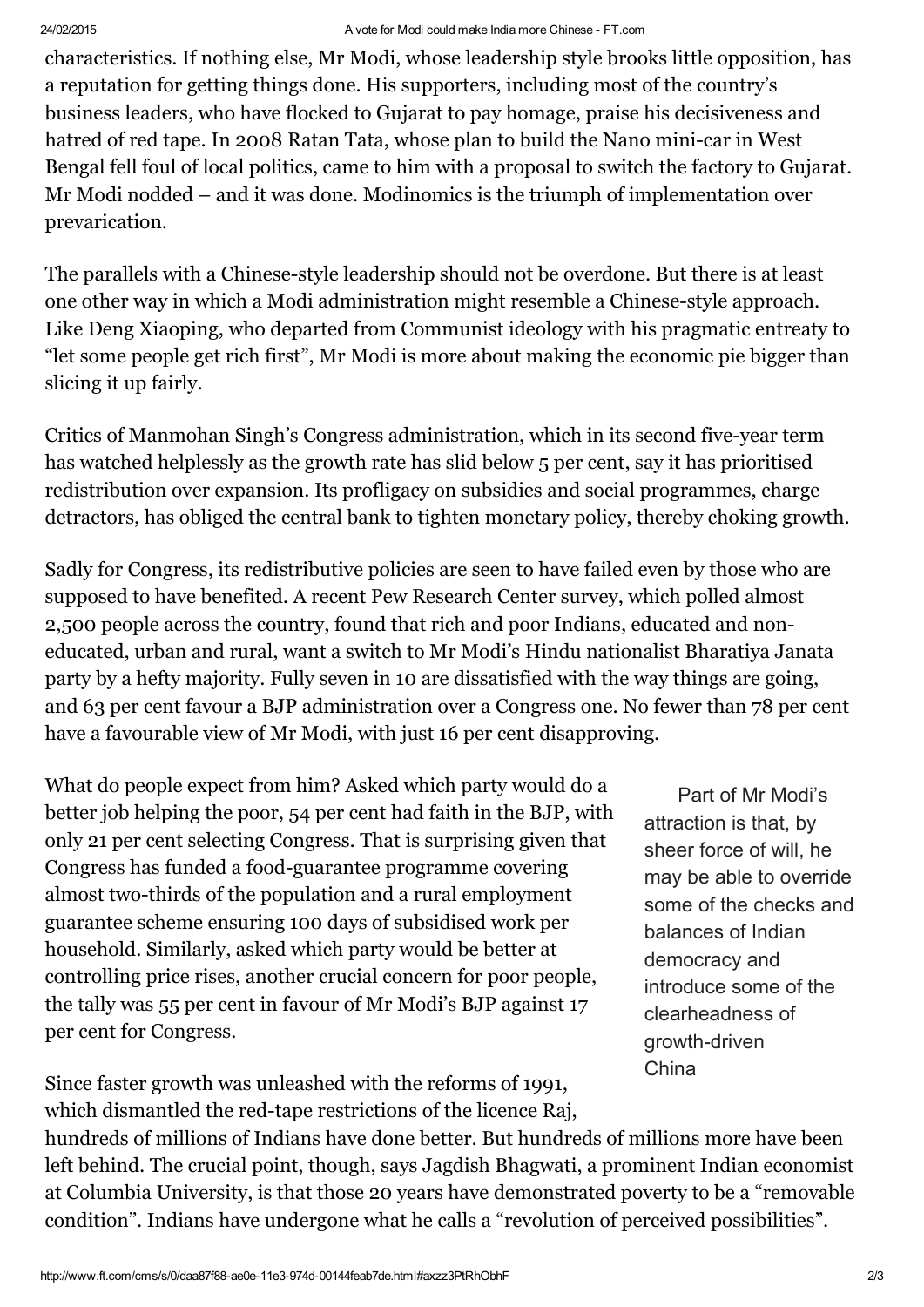### 24/02/2015 A vote for Modi could make India more Chinese - FT.com

Increasingly, according to this theory, they may be attracted not to promises of Nehruvianstyle equality but rather to the prospect of Deng-style growth. Part of Mr Modi's attraction is that, by sheer force of will, he may be able to override some of the checks and balances of Indian democracy and introduce some of the clearheadness of growth-driven China. Under a Modi administration, the hope is, land will be cleared, permissions will be granted, and roads and other infrastructure will be built. In this cheerful scenario – far too optimistic, according to his many detractors – he will do for India in its entirety what he has been able to achieve for Gujarat.

Of course, India will never really be like China. Mr Modi is a fiery orator who can rouse a crowd – a quality that, at least since Mao Zedong, has hardly been required by unelected Chinese leaders. Nor can India, fractious and with significant power devolved to the states, ever emulate an authoritarian China in which power is concentrated in the centre. And even if, after the general election in May, Mr Modi is crowned prime minister and goes on to wield power more single-mindedly than his predecessors, there will always be one crucial difference with China. If Indians decide that they do not like him, they can always kick him out.

[david.pilling@ft.com](mailto:david.pilling@ft.com) Twitter: [@davidpilling](https://twitter.com/davidpilling)

-------------------------------------------

Letter in response to this column:

'Chindia' and 'Brics' stoke [unhelpful](http://www.ft.com/intl/cms/s/0/aa30fe1a-b026-11e3-b0d0-00144feab7de.html) envy / From Mr Arnab Das

RELATED TOPICS [Indian Politics,](http://www.ft.com/topics/themes/Indian_Politics) [China,](http://www.ft.com/topics/places/China) [Indian Society](http://www.ft.com/topics/themes/Indian_Society)

Printed from: http://www.ft.com/cms/s/0/daa87f88-ae0e-11e3-974d-00144feab7de.html

Print a single copy of this article for personal use. [Contact](http://www.ft.com/servicestools/help/contactus) us if you wish to print more to distribute to others.

© THE FINANCIAL TIMES LTD 2015 FT and 'Financial Times' are trademarks of The Financial Times Ltd.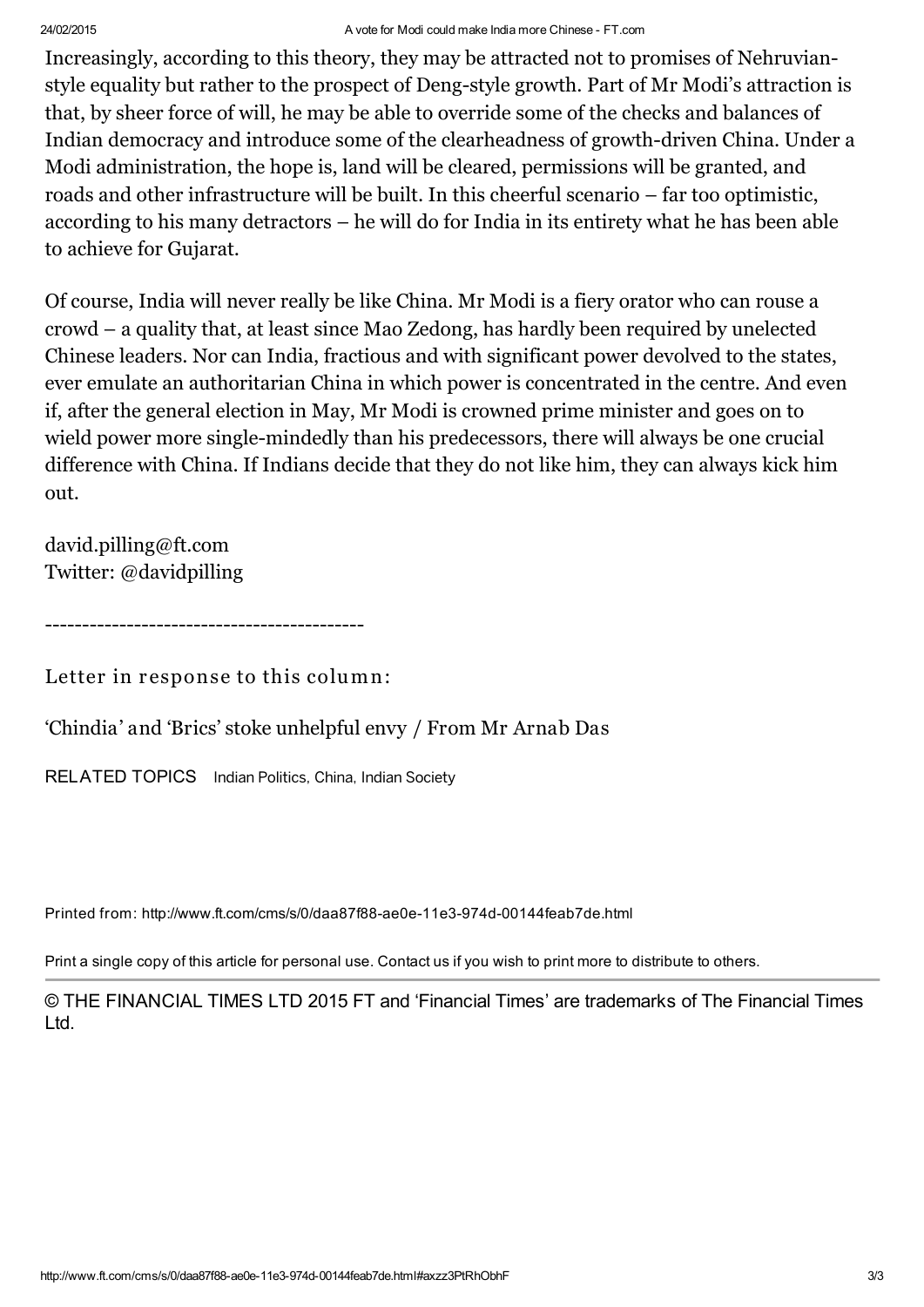**ACH Fraud:** Is Your Organization Protected?

## **FINANCIAL TIMES**

GLOBAL INSIGHT February 17, 2014 12:42 pm

Learn the crucial preventative steps every finance department must take now



## Freedom of speech shrinks in India, the world's largest democracy

By Amy Kazmin in New Delhi Author alerts  $\sim$ 

### Publishers under pressure to withdraw contentious books



[India](http://www.ft.com/world/asia-pacific/india) often boasts of the robust health of its electoral democracy. But at least one crucial pillar of its democratic edifice – the right to free expression – is being rapidly eroded, with ominous implications.

The latest symptom of this fragility was the recent decision of Penguin India, an arm of US-based Penguin Random House, to destroy all unsold copies in India of The Hindus:

An Alternative History, by Sanskrit scholar Wendy Doniger, a University of Chicago professor.

The destruction of the books is part of a court-supervised settlement of criminal and civil cases filed against Penguin by Shiksha Andolan Bachao, or the Save Education Movement, a Hindu fundamentalist group seeking to purge India's educational curriculum and bookstores of works it deems insulting or threatening to Hindu culture.

Ms Doniger's treatment of ancient Hindu myths as human creations rather than divine truth – and her Freudian analysis of the tales – outraged the self-appointed guardians of Hindu orthodoxy. Penguin, which is 47 per cent owned by [Pearson](http://markets.ft.com/tearsheets/performance.asp?s=uk:PSON) – the Financial Times' parent company – battled for four years to defend the book before settling.

After the settlement, Penguin warned of the increasing difficulties all publishers will face "to uphold international standards of free [expression"](http://www.ft.com/intl/cms/s/0/e2af01f8-954e-11e3-8371-00144feab7de.html?siteedition=intl) in India – citing highly elastic legal limits on free speech, which academics say encourage radical groups to mobilise for the suppression of works not to their personal taste.

Indeed, Ms Doniger's book is just the latest of many works to be hounded out of India – or underground – by affronted religious conservatives emboldened by British colonial-era laws that make it a crime to "insult" a religion, or "promote disharmony" between groups.

Although India's constitution guarantees free expression, liberal academics and writers say Indian authorities typically respond to attacks on creative works by pandering to the ranks of the offended rather than by vigorously defending the principle of free speech.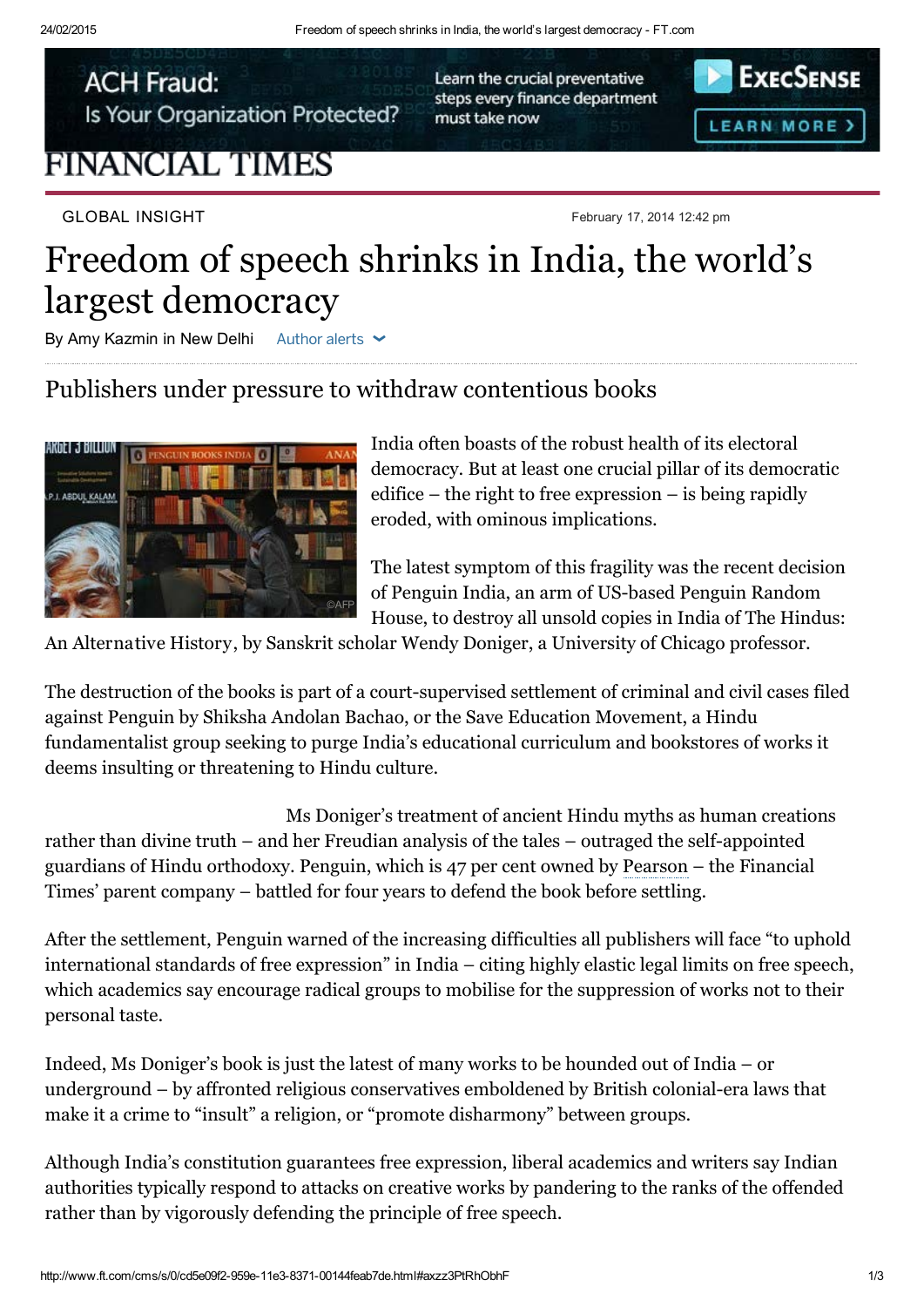Meanwhile, Indian courts' convoluted rulings in free speech cases have also eroded the confidence of writers and publishers of legal protection – or even of protection of their physical security – when confronted with individuals or groups upset with their work.

Until now, the primary targets in India's intensifying culture wars have mostly been interpretations of religion and distant history.

In October 1988, then prime minister Rajiv Gandhi's administration prohibited the import of Salman Rushdie's "The Satanic Verses", fearing the novel would inflame its Muslim minority. India has subsequently banned several other books – two by rightwing Hindus – considered highly inflammatory because of their critique of Islam.

India's lack of commitment to free speech does not only constrain depictions of faith and distant history. It also poses a growing threat to Indians' ability to vigorously debate the present

More recently, Hindu fundamentalists have aggressively mobilised against works they deem disrespectful to their pantheon of deities. In 2004, authorities banned a history of a venerated 17th century king, Shivaji, after an irate mob ransacked a manuscript library where the author, an American professor, had researched the book.

The late Maqbool Fida Husain, India's most celebrated modern painter, was driven into self-imposed exile in 2006, after his canvasses – some of which depicted Hindu deities naked – were repeatedly vandalised by rightwing Hindus, who also filed multiple criminal complaints against him.

But India's lack of commitment to free speech does not only constrain depictions of faith and distant history. It also poses a growing threat to Indians' ability to vigorously debate the present – including the nexus between politicians and large Indian companies, the performance of key institutions, and the track records of political parties, or powerful individuals.

In January, Bloomsbury India withdrew The Descent of Air India, by a former executive director of the money-losing state carrier, after the former civil aviation minister, Praful Patel, filed a lawsuit against it. Bloomsbury publicly apologised to Mr Patel for any embarrassment it might have caused.

The Kolkata High Court also in January suppressed publication and distribution of Sahara: The Untold Story, about one of India's most mysterious business groups, which is currently locked in a bitter stand-off with the Securities and Exchange Board.

Three years ago, an award-winning 1991 novel was removed from the University of Mumbai's curriculum, after the late Bal Thackeray, leader of the rightwing Shiv Sena, objected to how he and his party were depicted in the fictionalised account.

Ten years ago, courts also suppressed a sociological monograph, Taking the State to Court – Public Interest Litigation and the Public Sphere in Metropolitan India, by issuing a contempt notice to the author, Hans Dembowski, and publisher, Oxford University Press.

The case was never heard, but the book remains out of circulation, a case of what Mr Dembowski has called "stealth censorship."

India is not the only place where books and art have been accused of offending public sensibilities